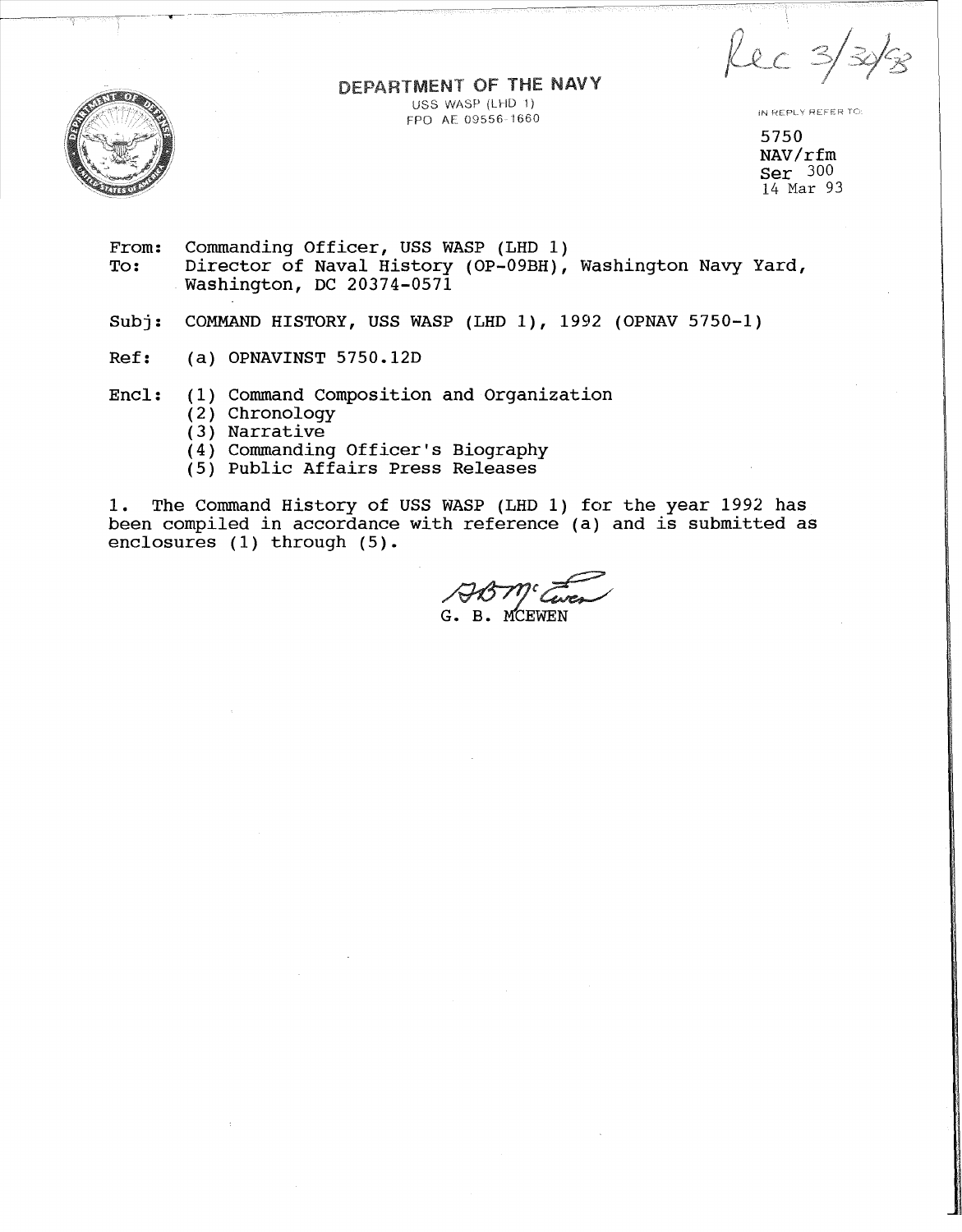#### **COMMAND COMPOSITION AND ORGANIZATION**

1. Mission. USS WASP (LHD 1) is a multi purpose Amphibious Assault Ship whose primary mission is to embark, deploy, support and land elements of a Marine Expeditionary Unit in amphibious assault operations by helicopter, landing craft, assorted amphibious vehicles, V/STOL or any combination of these methods. USS WASP has the secondary mission of Sea Control, utilizing AV-8B Harriers and Attack Helicopters to establish and maintain maritime superiority in a designated geographic area.

#### 2. **Chain of Command.**

Amphibious Squadron Twelve (Administrative) Amphibious Squadron Two (Operational) Amphibious Group Two Naval Surface Force, U.S. Atlantic Fleet

### 3. Commanding Officer.

01 Jan 92 - 31 Dec 92 Captain Charles R. Saffell, Jr., USN

- 4. **Assigned Aircraft.** One (1) UH-lN, BUNO 158763.
- 5. **Horneport.** U.S. Naval Station, Norfolk, Virginia.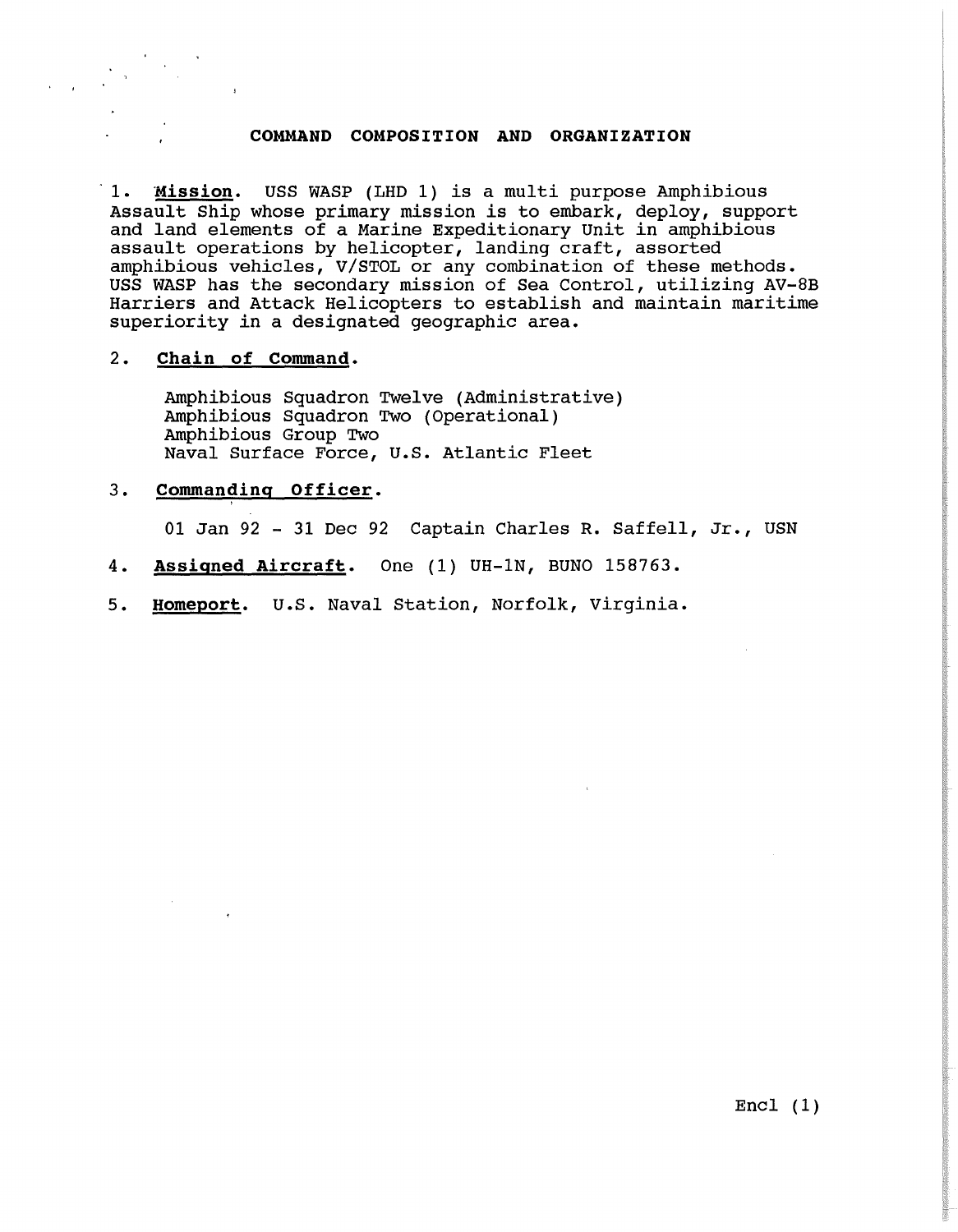# **JANUARY**

 $\frac{1}{2} \frac{1}{2} \frac{1}{2} \frac{1}{2}$ 

 $\frac{1}{2}$ 

 $\frac{1}{2} \frac{1}{2} \frac{1}{2}$ 

| 01 JAN | 0001 | Start the New Year moored to pier 11S, Naval |
|--------|------|----------------------------------------------|
|        |      | Station Norfolk, VA. WASP in Holiday Leave,  |
|        |      | Upkeep and Standdown.                        |

## **FEBRUARY**

| 03 FEB | 0633 | Underway, enroute Earle, NJ.                  |
|--------|------|-----------------------------------------------|
| 04 FEB | 0827 | Moored, Weapon Station Earle, NJ.             |
|        | 1000 | Commenced Ammunition Offload.                 |
| 06 FEB | 2100 | Completed Ammunition Offload.                 |
| 07 FEB | 0816 | Underway for New York City.                   |
|        | 1132 | Moored Pier 1N, Naval Station New York. Port  |
|        |      | visit, New York City.                         |
| 10 FEB | 1030 | Underway for Virginia Capes OPAREA.           |
| 13 FEB | 1000 | Enroute Norfolk, VA.                          |
|        | 1416 | Moored Pier 11S, Naval Station Norfolk, VA.   |
| 19 FEB | 0802 | Underway enroute Norfolk Naval Shipyard for   |
|        |      | SRA.                                          |
|        | 1034 | Moored Norfolk Naval Shipyard. Commenced SRA. |

# **MARCH**

SRA. No significant events.

## **APRIL**

SRA. No significant events.

## **MAY**

| $12$ MAY     | 0712         | Completed SRA. Underway enroute Virginia Capes<br>OPAREAS for Sea Trials.                                      |
|--------------|--------------|----------------------------------------------------------------------------------------------------------------|
| 13MAY        | 1811<br>0602 | Anchored, Lynnhaven Roads Anchorage.<br>Underway from Lynnhaven Roads anchorage<br>enroute Norfolk, VA.        |
|              | 0827         | Moored Pier 7N, Naval Station Norfolk, VA.                                                                     |
| 19MAY        | 0600         | Underway from Pier 7N enroute G3 anchorage.                                                                    |
|              | 0644         | Anchored G3 anchorage. Commenced ammunition<br>onload.                                                         |
| $20$ MAY     | 1328         | Underway from G3 anchorage, enroute Pier 7N.                                                                   |
|              | 1415         | Moored Pier 7N, Naval Station Norfolk, VA.                                                                     |
| <b>26MAY</b> | 0700         | Embarked 19 Midshipmen for LANTRAMID I.                                                                        |
| $28$ MAY     | 0633         | Underway enroute Naval Station Roosevelt<br>Roads, Puerto Rico for Law Enforcement/Counter<br>Drug Operations. |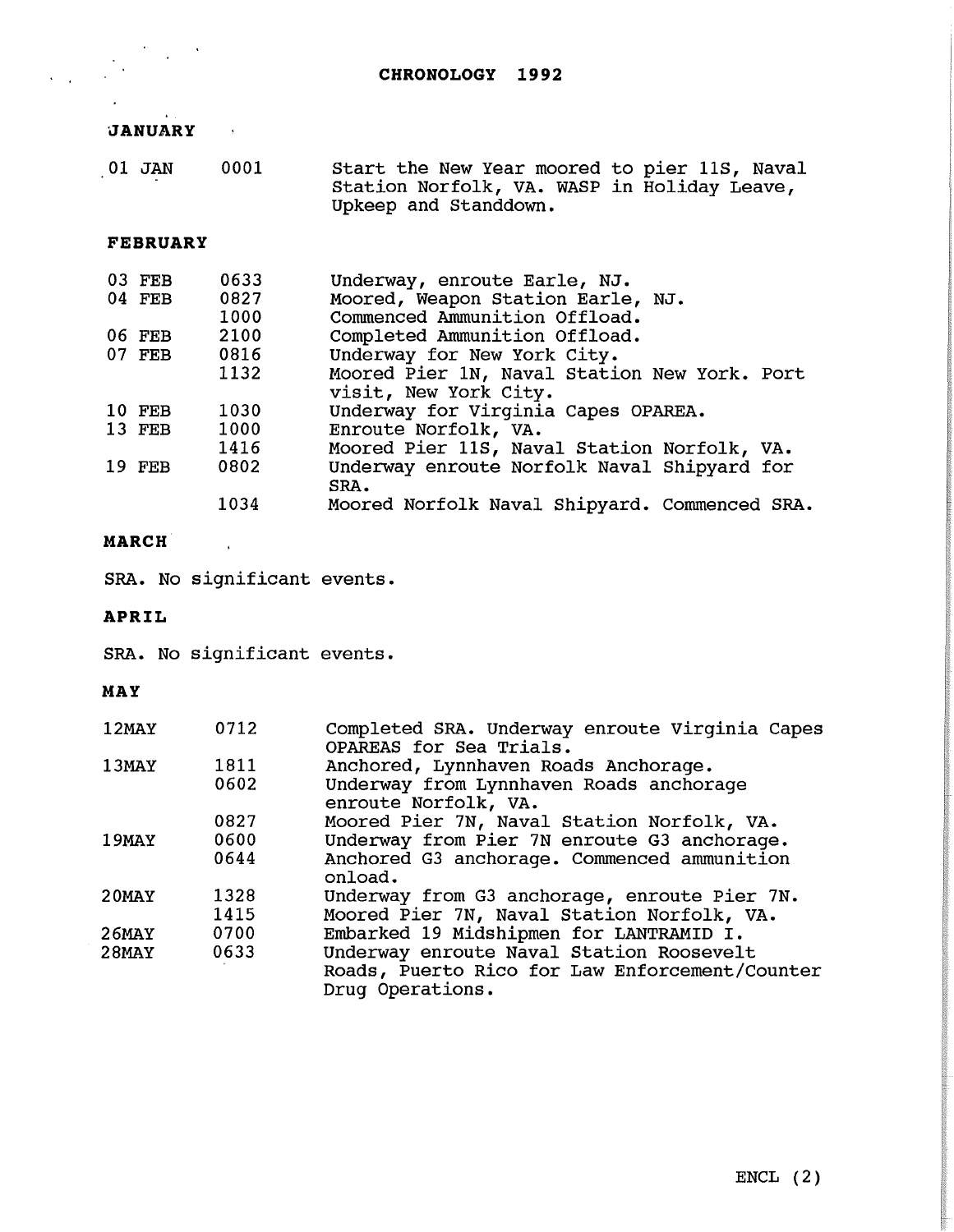$\frac{1}{2}$ 

 $\frac{1}{2}$ 

| 01JUN | 0808 | Moored Pier 3, Naval Station Roosevelt Roads,<br>Puerto Rico.                                                 |
|-------|------|---------------------------------------------------------------------------------------------------------------|
|       | 0900 | COMPHIBGRU TWO broke his flag on board.                                                                       |
|       |      | Assumed duties as COMPHIBGRU TWO Flagship.                                                                    |
|       | 0900 | Embarked U.S. Coast Guard Law Enforcement<br>Detachment.                                                      |
| 02JUN | 0810 | Underway, enroute Caribbean Law Enforcement/<br>Counter Drug Operations.                                      |
| 09JUN | 0001 | Commenced CD Operation "Solar Apex".                                                                          |
| 10JUN | 1311 | WASP SH-60 foils piracy attempt on U.S.                                                                       |
|       |      | Flagged Tug and Tow, causing attempted<br>hijackers to disperse/run.                                          |
| 18JUN | 2359 | Concluded CD Operation "Solar Apex".                                                                          |
| 19JUN | 0818 | Anchored Cartagena, Colombia for port visit.                                                                  |
|       |      |                                                                                                               |
| 20JUN | 1900 | Hosted United States Ambassador and                                                                           |
|       |      | USCINCSOUTH on board.                                                                                         |
| 23JUN | 0800 | Underway from anchorage, Cartagena, Colombia<br>enroute Caribbean Law Enforcement/Counter Drug<br>Operations. |
| 27JUN | 0758 | Moored Pier 3, Naval Station Roosevelt Roads,                                                                 |
|       |      | Puerto Rico.                                                                                                  |
|       | 0800 | COMPHIBGRU TWO hauled down his flaq.                                                                          |
|       |      |                                                                                                               |
| 28JUN | 0800 | COMCARGRU SIX broke his flag on board.<br>Assumed duties as COMCARGRU SIX Flagship.                           |
|       | 0900 | Concluded LANTRAMID I. Midshipmen debarked at<br>Naval Station Roosevelt Roads, Puerto Rico.                  |
|       | 1600 | Embarked 7 Midshipmen for LANTRAMID II.                                                                       |
| 29JUN | 0747 | Underway, enroute Caribbean Law Enforcement/<br>Counter Drug Operations.                                      |
| JULY  |      |                                                                                                               |
|       | 0712 |                                                                                                               |
| 02JUL |      | Moored, Kingston, Jamaica for port visit.                                                                     |
| 04JUL | 1900 | Hosted United States Ambassador to Jamaica on<br>board during Independence Day Celebration.                   |
| 05JUL | 0704 | Underway, enroute Caribbean Law Enforcement/<br>Counter Drug Operations.                                      |
| 07JUL | 0800 | Senior Military Intelligence Officer (SMIOC)                                                                  |
|       |      | Conference hosted on board.                                                                                   |
| 09JUL | 0734 |                                                                                                               |
|       |      | Anchored Guantanamo Bay, Cuba for PMC<br>transfer.<br>Debarked SMIOC.                                         |
|       | 1330 | Underway, enroute Caribbean Law Enforcement/                                                                  |
|       |      |                                                                                                               |
|       |      | Counter Drug Operations.                                                                                      |
| 16JUL | 0817 | Moored Pier 3, Naval Station Roosevelt Roads,                                                                 |
|       |      | Puerto Rico. Concluded Caribbean Law                                                                          |
|       |      | Enforcement/Counter Drug Operations.                                                                          |
|       | 0900 | COMCARGRU SIX hauled down his flaq.                                                                           |
| 17JUL | 0700 | Concluded LANTRAMID II. Midshipmen debarked.                                                                  |
|       | 1800 | Underway, enroute Norfolk, VA.                                                                                |
|       | 0845 |                                                                                                               |
| 21JUL |      | Moored Pier 7N, Naval Station Norfolk, VA.                                                                    |
| 23JUL | 0700 | Embarked 27 Midshipmen for LANTRAMID III.                                                                     |
| 27JUL | 0800 | Hosted Dependent's Day Cruise.                                                                                |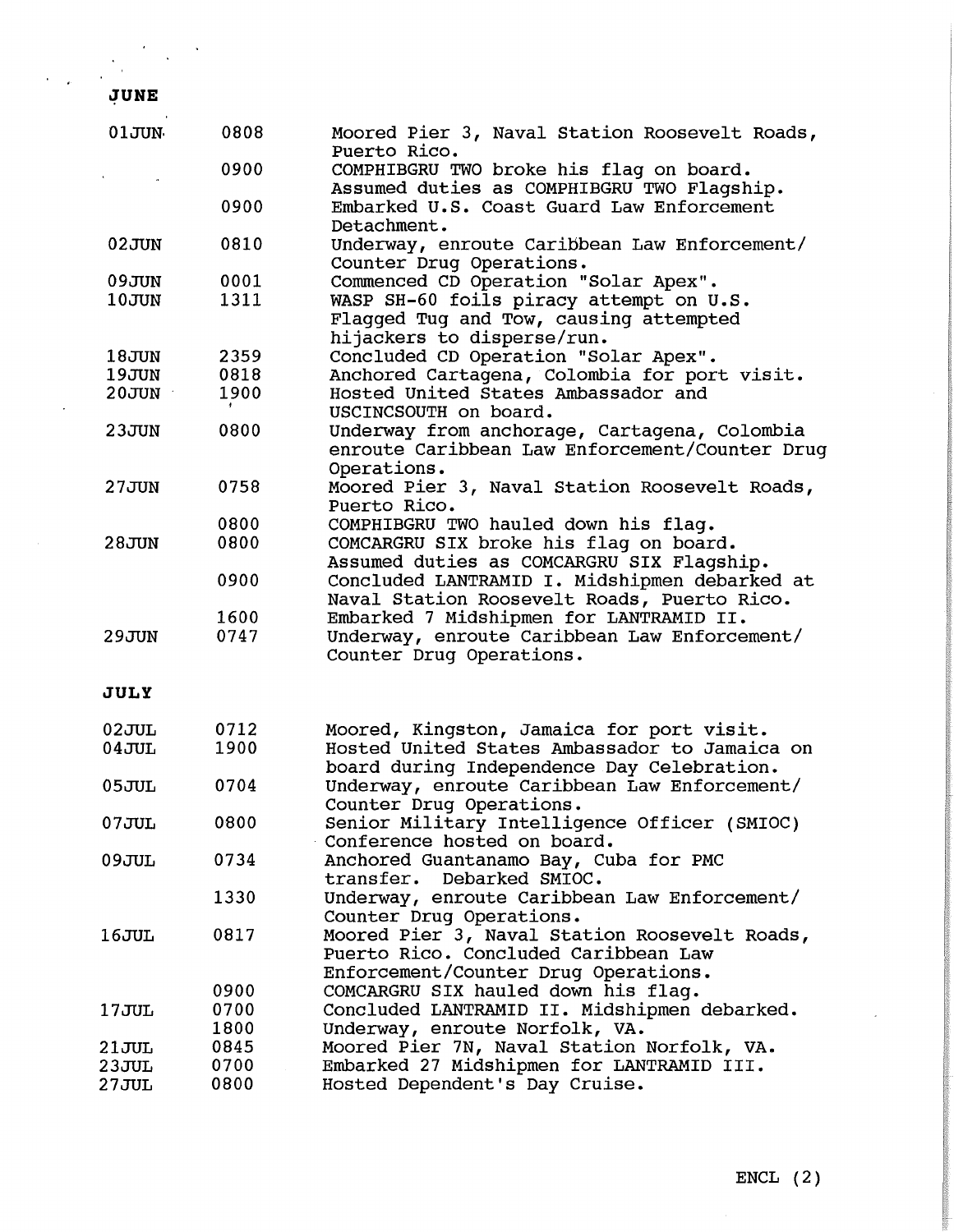# ~UGUST

 $\bar{z}$ 

 $\hat{\mathbf{v}}$ 

| 03AUG            | 1314  | Underway for Newport, RI.                                                                                                      |
|------------------|-------|--------------------------------------------------------------------------------------------------------------------------------|
| 05AUG            | 0600  | Delivered 2 barges to Naval Station New York.                                                                                  |
|                  | 1659  | Arrived Newport, RI for port visit.                                                                                            |
| 10AUG            | 0755  | Underway from Newport, RI enroute Norfolk, VA.                                                                                 |
| 11AUG            | 0848  | Anchored, Lynnhaven Roads Anchorage.                                                                                           |
|                  | 1035  | Underway from Lynnhaven Anchorage enroute<br>Virginia Capes OPAREA.                                                            |
|                  | 1143  | Anchored vicinity Chesapeake Light.                                                                                            |
| 13AUG            | 1243  | Underway from anchorage vicinity Chesapeake<br>Light.                                                                          |
|                  | 1639  | Moored Pier 7N, Naval Station Norfolk, VA.                                                                                     |
| 14AUG            | 0700  | Concluded LANTRAMID II. Midshipmen debarked.                                                                                   |
| 24AUG            | 1421  | Underway from Pier 7, Naval Station Norfolk,                                                                                   |
|                  |       | VA enroute deperming crib at Craney Island,<br>VA.                                                                             |
|                  | 1541  | Moored at the deperming crib, Craney Island.                                                                                   |
| 27AUG            | 1257  | Underway from Craney Island to Pier 7, Naval<br>Station Norfolk, VA.                                                           |
|                  | 1425  | Moored Pier 7N, Naval Station Norfolk, VA.                                                                                     |
| <b>SEPTEMBER</b> |       |                                                                                                                                |
| 15SEP            | 0600  | COMPHIBRON TWO broke his pennant.<br>COMPHIBRON<br>TWO is embarked through AUG93.                                              |
|                  | 1100  | Hosted luncheon for the First Sea Lord, Royal<br>Navy.                                                                         |
| 29SEP            | 1000  | Hosted an official visit from the Chairman of<br>the Joint Chiefs of Staff.                                                    |
| <b>OCTOBER</b>   | $\pm$ |                                                                                                                                |
| <b>200CT</b>     | 1041  | Underway from Pier 7N enroute Virginia Capes<br>OPAREA for Amphibious Team Training and<br>Aircraft Dynamic Interface Testing. |
| 260CT            | 0805  | Anchored Lynnhaven Roads.                                                                                                      |
|                  | 2059  | Underway from Lynnhaven Roads anchorage                                                                                        |
|                  |       | enroute Virginia Capes OPAREA.                                                                                                 |
|                  | 2233  | Anchored vicinity Chesapeake Light.                                                                                            |
| 270CT            | 2040  | Underway from vicinity Chesapeake Light                                                                                        |
|                  |       | enroute Virginia Capes OPAREA.                                                                                                 |
| <b>290CT</b>     | 2030  | Commenced Surface Ship Radiated Noise                                                                                          |
|                  |       | Measurements.                                                                                                                  |
| 300CT            | 0151  | Completed Surface Ship Radiated Noise<br>Measurements.                                                                         |
|                  | 1350  | Moored Pier 5N Naval Station Norfolk, VA.                                                                                      |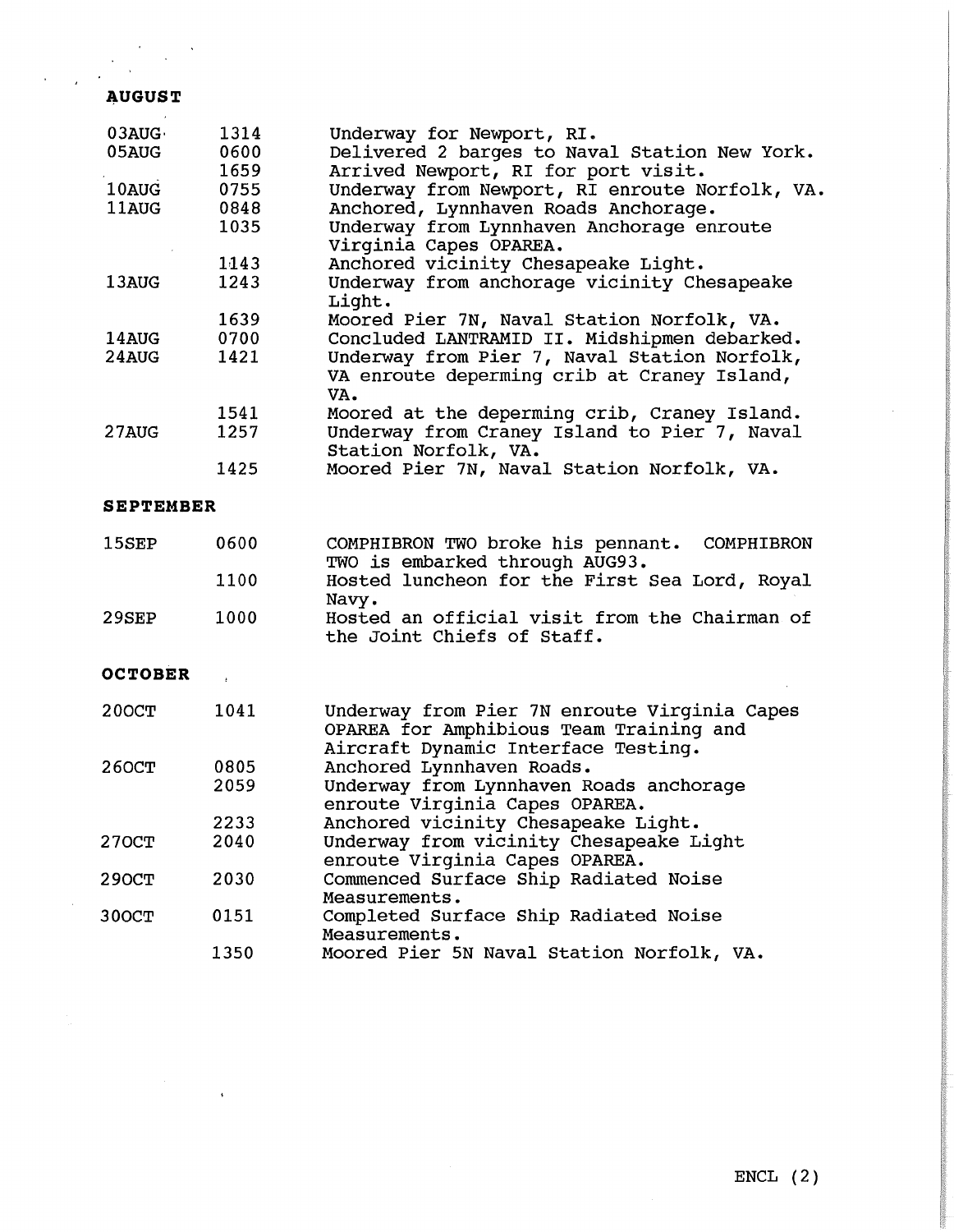## **NOVEMBER**

| 02NOV· | 0600 | COMSECONDFLT broke his flag on board. Assumed |
|--------|------|-----------------------------------------------|
|        |      | duties as Second Fleet Flagship.              |
| 09NOV  | 1800 | COMSECONDFLT hauled down his flag.            |
| 10NOV  | 0901 | Underway from Pier 5N enroute Cherry Point    |
|        |      | OPAREA for Amphibious Refresher Training.     |
| 11NOV  | 0746 | Anchored in the vicinity of Onslow Bay, NC.   |
| 12NOV  | 1710 | Underway from anchorage, Onslow Bay, NC.      |
| 13NOV  | 1550 | Anchored in the vicinity of Onslow Bay, NC.   |
| 14NOV  | 1553 | Underway from anchorage, Onslow Bay, NC.      |
| 15NOV  | 0825 | Anchored in the vicinity of Onslow Bay, NC.   |
| 16NOV  | 1552 | Underway from anchorage, Onslow Bay, NC       |
|        |      | enroute Norfolk, VA.                          |
| 17NOV  | 1422 | Moored Pier 11S, Naval Station Norfolk, VA.   |
|        | 1800 | COMSECONDFLT broke his flag on board. Assumed |
|        |      | duties as Second Fleet Flagship.              |
| 19NOV  | 1223 | Hosted official visit from CINCLANTFLT, CNO   |
|        |      | Spanish Navy and Commander Allied Forces      |
|        |      | Northern Europe.                              |
| 30NOV  | 0600 | COMSECONDFLT hauled down his flag.            |
|        | 0700 | Commenced Combat Systems Assessment           |
|        | 2103 | Underway from Pier 11S enroute G3 Anchorage.  |
|        |      |                                               |
|        | 2131 | Anchored G3 Anchorage.                        |

### **DECEMBER**

| 01DEC    | 0629 | Underway from G3 Anchorage enroute Cherry<br>Point OPAREA for Type Commander's Amphibious<br>Training (TCAT). |
|----------|------|---------------------------------------------------------------------------------------------------------------|
|          | 1600 | Concluded Combat Systems Assessment.                                                                          |
| $02$ DEC | 0935 | Anchored in the vicinity of Onslow Bay, NC.                                                                   |
|          | 1720 | Underway from anchorage, Onslow Bay, NC.                                                                      |
| 03DEC    | 0659 | Anchored in the vicinity of Onslow Bay, NC.                                                                   |
|          | 1546 | Underway from anchorage, Onslow Bay, NC.                                                                      |
| 08DEC    | 0752 | Anchored in the vicinity of Onslow Bay, NC.                                                                   |
| 09DEC    | 1211 | Underway from anchorage, Onslow Bay, NC<br>enroute Norfolk, VA.                                               |
| 10DEC    | 0829 | Moored Pier 11S, Naval Station Norfolk, VA.                                                                   |
| 14DEC    | 0729 | Underway from Pier 11S enroute G2 Anchorage.                                                                  |
|          | 0757 | Anchored G3 Anchorage for ammunition onload.                                                                  |
| 17DEC    | 1114 | Underway from G3 Anchorage enroute Pier 11S.                                                                  |
|          | 1238 | Moored Pier 11S, Naval Station Norfolk, VA.                                                                   |
|          | 1300 | Commenced Holiday Leave, Upkeep and Standdown.                                                                |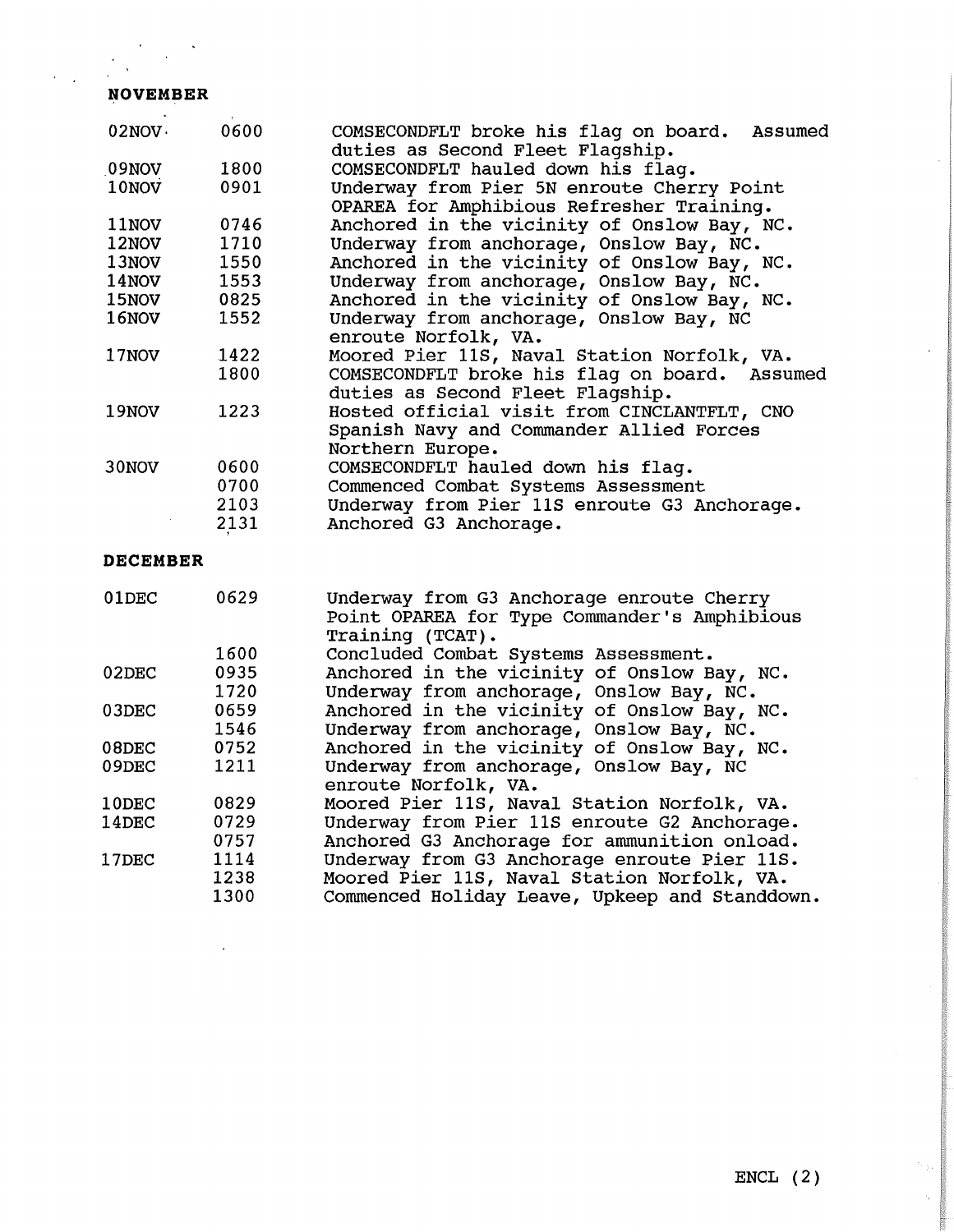#### **NARRATIVE 1992**

The beginning of 1992 found WASP in a holiday, leave and<br>p status following her maiden deployment. Most of January upkeep status following her maiden deployment. was spent preparing WASP for her ammunition offload and pending<br>SRA. In February, WASP got underway and conducted an Ammunition In February, WASP got underway and conducted an Ammunition offload in Earle, NJ, followed by a port visit to New York City, where she berthed at the new Naval Station in Staten Island. After conducting local operations in the Virginia Capes, WASP tied up at Norfolk Naval Shipyard and commenced her first SRA.

After spending the latter half of February, all of March and April and the beginning of May pierside, WASP began her workup cycle which was to culminate in her second deployment in support of the U.S. Central Command. May saw WASP conducting sea trials, a limited ammunition onload and the commencement of an eight week cruise to the Caribbean to conduct U.S. Coast Guard Law Enforcement. and Counter Drug Operations. Additionally, the first of fifty three midshipmen WASP would host that summer reported aboard for training.

Caribbean operations permitted WASP to operate numerous<br>caft again, after a six month absence. These provided aircraft again, after a six month absence. exceptional support to the embarked flag (COMPHIBGRU TWO) during<br>the initial phase of the Law Enforcement Operations. Most the initial phase of the Law Enforcement Operations. notably, WASP'S state of the art command and control facilities easily detected suspect aircraft, accurately reporting their location, course and speed to DEA authorities. These efforts resulted in the arrest and confiscation of the pilots, their aircraft and cargoes.

During this operations, WASP made successive port calls to Naval Station Roosevelt Roads, Puerto Rico, Cartagena, Colombia<br>and Kingston, Jamaica. Additionally, WASP was flagship to Additionally, WASP was flagship to COMPHIBGRU TWO and COMCARGRU SIX and was the site of the annual Senior Military Intelligence Officer's Conference (SMIOC) in mid<br>Julv. Midshipmen from the Naval Academy and NROTC were able to Midshipmen from the Naval Academy and NROTC were able to experience firsthand the underway versatility of the LHD, which experience filled the role of a Guided Missile Cruiser rather than as an Amphibious Assault Ship. After debarking LANTRAMID I in Roosevelt Roads, seven Midshipmen from LANTRAMID II embarked for the latter phase of the operation, debarking in Roosevelt Roads when WASP passed on flagship duties to USS VIRGINIA in late July and then returned to Norfolk, Virginia.

In early August, WASP was again underway, enroute to Newport, Rhode Island for a routine port visit. While in Newport, the crew and the twenty seven embarked Midshipmen were able to experience firsthand the extensive facilities at the heart of Surface warfare.